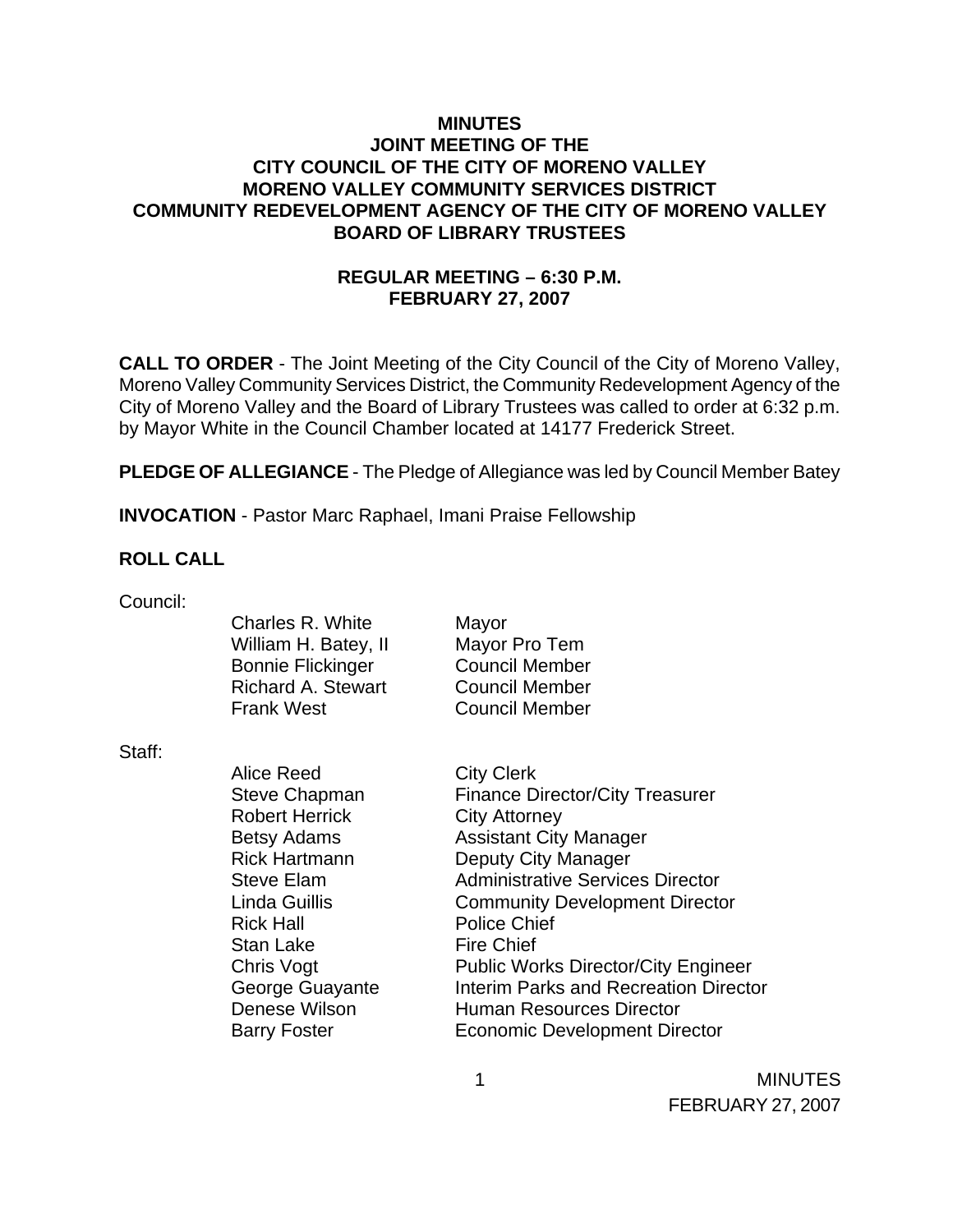### **JOINT CONSENT CALENDARS (SECTIONS A-D) OF THE CITY COUNCIL OF THE CITY OF MORENO VALLEY, MORENO VALLEY COMMUNITY SERVICES DISTRICT, COMMUNITY REDEVELOPMENT AGENCY OF THE CITY OF MORENO VALLEY AND THE BOARD OF LIBRARY TRUSTEES**

Mayor White opened the agenda items for the Consent Calendars for public comments. Public comments were received from Yoshio Ohno and Bill Sawyer (both speaking on item B4).

### **AGENDA ORDER**

- B4. AUTHORIZATION TO AWARD CONSTRUCTION CONTRACT AND PURCHASE OF EQUIPMENT FOR MORENO VALLEY COMMUNITY PARK SOCCER FIELD ENHANCEMENTS, PROJECT NO. 06-46165325 (Report of: Parks and Recreation Department) Recommendation:
	- 1. Adopt plans and specifications for Moreno Valley Community Park Soccer Field Renovation Site Improvements, Project Number 06- 46165325, on file in the office of the City Engineer;
	- 2. Appropriate an additional \$1,877,221 in Quimby Fees from Fund 206 for the Moreno Valley Community Park Soccer Field Renovation Site Improvements;
	- 3. Award the construction contract for Moreno Valley Community Park Soccer Field Renovation Site Improvements, Project Number 06- 46165325 to 4-Con Engineering, Inc., the lowest responsible bidder;
	- 4. Authorize the Mayor to execute a contract agreement with 4-Con Engineering, Inc.;
	- 5. Authorize the issuance of a Purchase Order for 4-Con Engineering, Inc. in the amount of \$4,588,025 (the bid amount plus 10% contingency) for Moreno Valley Community Park Soccer Field Renovation Site Improvements, Project Number 06-46165325 (Account No. 461.65325);
	- 6. Authorize the Director of Public Works/City Engineer to execute any subsequent related minor change orders to the contract with 4-Con Engineering, Inc. up to, but not exceeding, the contingency amount of \$417,093, subject to the approval of the City Attorney; and
	- 7. Authorize the Parks and Recreation Department to initiate a purchase order for the direct purchase of the project's MUSCO sports field lighting,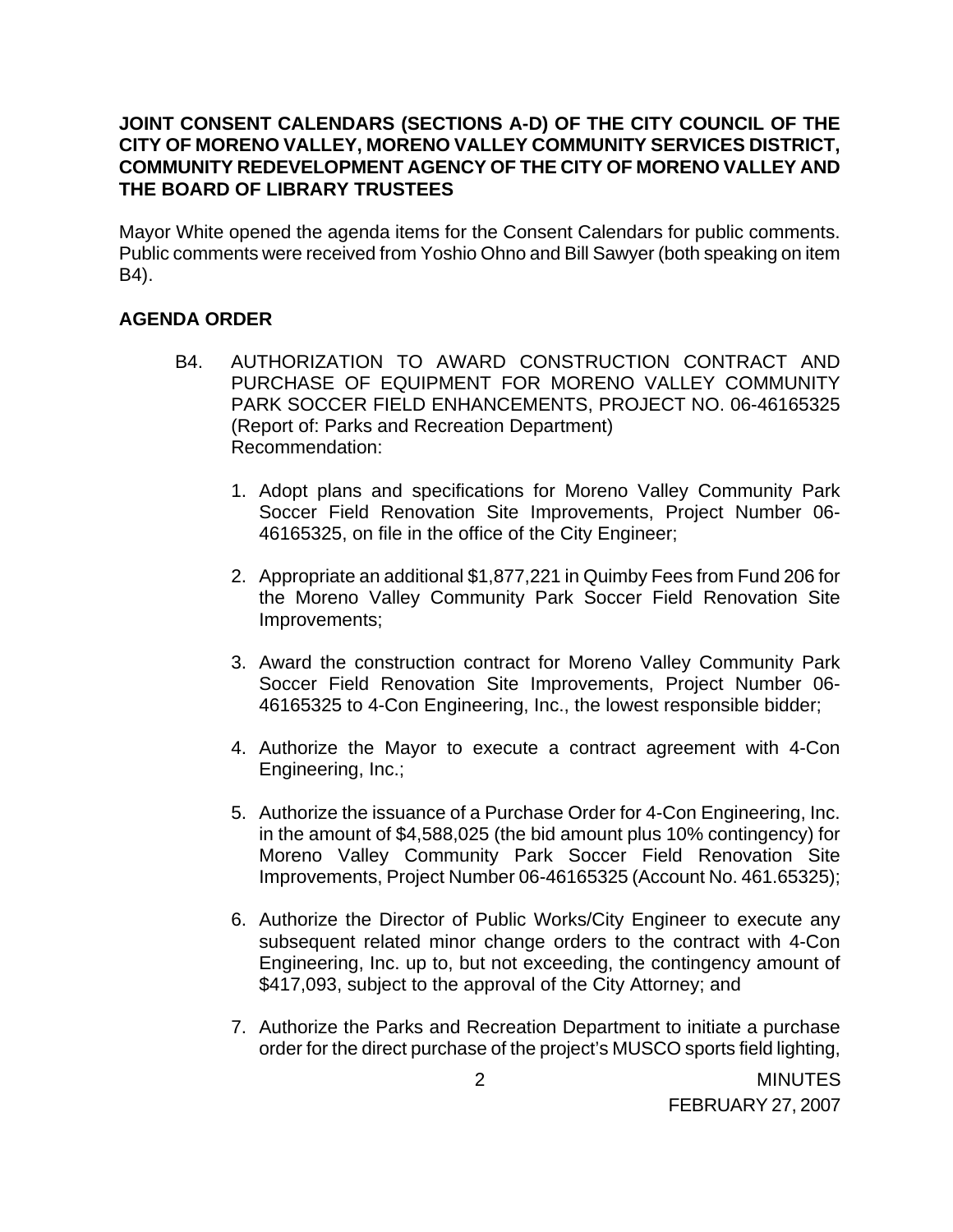DELTA security lighting, and a RAINBIRD irrigation pump, in a total amount not to exceed \$450,400.

#### **Approved by a 5-0 vote to reject all bids and re-bid the project. m/Stewart, s/Flickinger.**

### **A. CONSENT CALENDAR** - **CITY COUNCIL**

- A1. ORDINANCES FIRST READING BY TITLE ONLY Waived reading of all Ordinance Introductions and read by title only.
- A2. CITY COUNCIL REPORTS ON REIMBURSABLE ACTIVITIES (Report of: City Clerk's Department) Recommendation: Receive and file.
- A3. APPROVAL OF QUARTERLY INVESTMENT REPORT QUARTER ENDED DECEMBER 31, 2006 (Report of: Finance Department) Recommendation: Approve and accept the quarterly investment report, in compliance with the Investment Policy.
- A4. REVIEW AND CONTINUE THE EMERGENCY ACTION REGARDING THE DESIGN AND CONSTRUCTION OF THE MORENO VALLEY UTILITIES (MVU) 115 KILOVOLT (KV) SUBSTATION AND SWITCHYARD FACILITY (Report of: Public Works Department) Recommendation: Review and continue the Emergency Action taken by the Council during the September 26, 2006 Council Meeting under Resolution 2006-113 Making Findings of an Emergency and Authorizing the Execution of the Design-Build Agreement for the Moreno Valley Utilities Substation and Switchyard Project between the City of Moreno Valley, as Owner, and ABB, Inc., a Delaware Corporation, as Design-Builder in accordance with Public Contract Code Sections 20168, 22050, and Government Code Section 5956.
- A5. TRACT MAP 29860-1 REDUCE FAITHFUL PERFORMANCE BOND AND ADOPT THE RESOLUTION AUTHORIZING ACCEPTANCE OF THE PUBLIC IMPROVEMENTS AS COMPLETE AND ACCEPTING TWINBERRY DRIVE, CANDLEWOOD LANE, AND THE PORTIONS OF FIR AVENUE, BEECH DRIVE, PRIMROSE WAY, AND CHESTNUT DRIVE ASSOCIATED WITH THE PROJECT INTO THE CITY'S MAINTAINED STREET SYSTEM, DEVELOPER – TRACT 29860, LLC, RANCHO CUCAMONGA, CA 91730 (Report of: Public Works Department) Recommendation: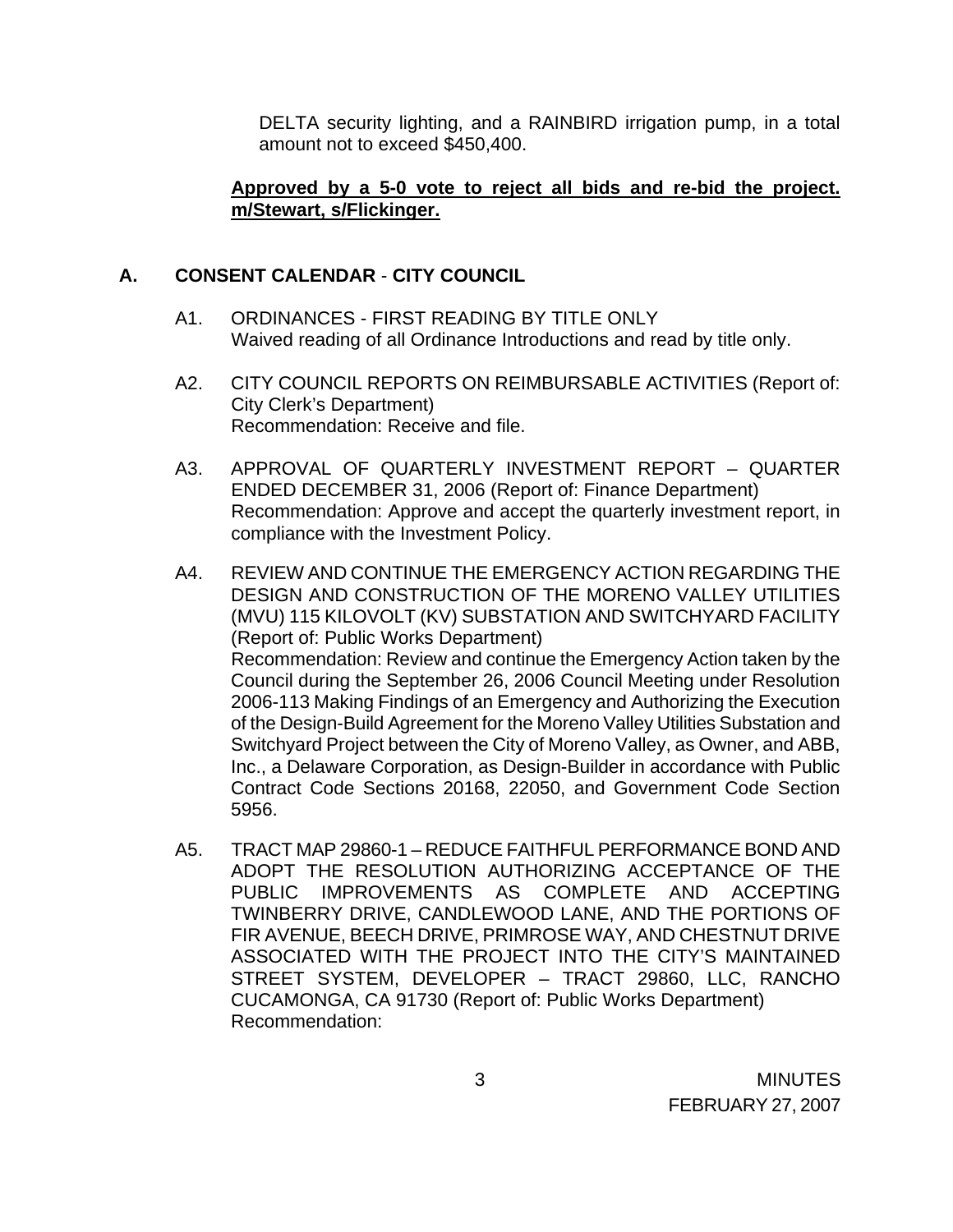1. Adopt Resolution No. 2007-18, authorizing the acceptance of the public improvements for Tract Map 29860-1 as complete and accepting Twinberry Drive, Candlewood Lane, and the portions of Fir Avenue, Beech Drive, Primrose Way, and Chestnut Drive associated with the project into the City's maintained street system; and

#### Resolution No. 2007-18

A Resolution of the City Council of the City of Moreno Valley, California, Authorizing the Acceptance of the Public Improvements as Complete Within Tract 29860-1, and Accepting Twinberry Drive, Candlewood Lane, and the Portions of Fir Avenue, Beech Drive, Primrose Way, and Chestnut Drive Associated with the Project into the City's Maintained Street System

- 2. Authorize the City Engineer to execute the 90% reduction to the Faithful Performance Bond, exonerate the Material and Labor Bond in 90 days if there are no stop notices or liens on file with the City Clerk, and exonerate the final 10% of the Faithful Performance Bond in one year when all clearances are received.
- A6. AMENDMENT TO AGREEMENT FOR PROFESSIONAL CONSULTANT SERVICES WITH JP GROUP CIVIL, INC. (Report of: Public Works Department) Recommendation:
	- 1. Approve the Amendment to Agreement for Professional Consultant Services with JP Group Civil, Inc., 40570 Calle Fiesta, Temecula, CA 92591 to provide Professional Consultant Services on various budgeted projects of the Capital Projects Division;
	- 2. Authorize the Mayor to execute said Amendment to Agreement for Professional Consultant Services with JP Group Civil, Inc.; and
	- 3. Authorize an increase in the Purchase Order to JP Group Civil, Inc. in the amount of \$250,000.00, when the Amendment to Agreement for Professional Consultant Services has been signed by all parties.
- A7. APPROVE AND EXECUTE THE PURCHASE AGREEMENT FOR THE PARTIAL ACQUISITION OF 24534 FILAREE AVENUE (APN 485-074-002) FOR THE AQUEDUCT BIKE TRAIL PROJECT FROM INDIAN STREET TO FAY AVENUE AND AUTHORIZE THE FINANCE DIRECTOR TO WIRE TRANSFER FUNDS INTO ESCROW AND AUTHORIZE THE CITY CLERK TO CERTIFY TO THE ACCEPTANCE OF THE GRANT DEED (Report of: Public Works Department)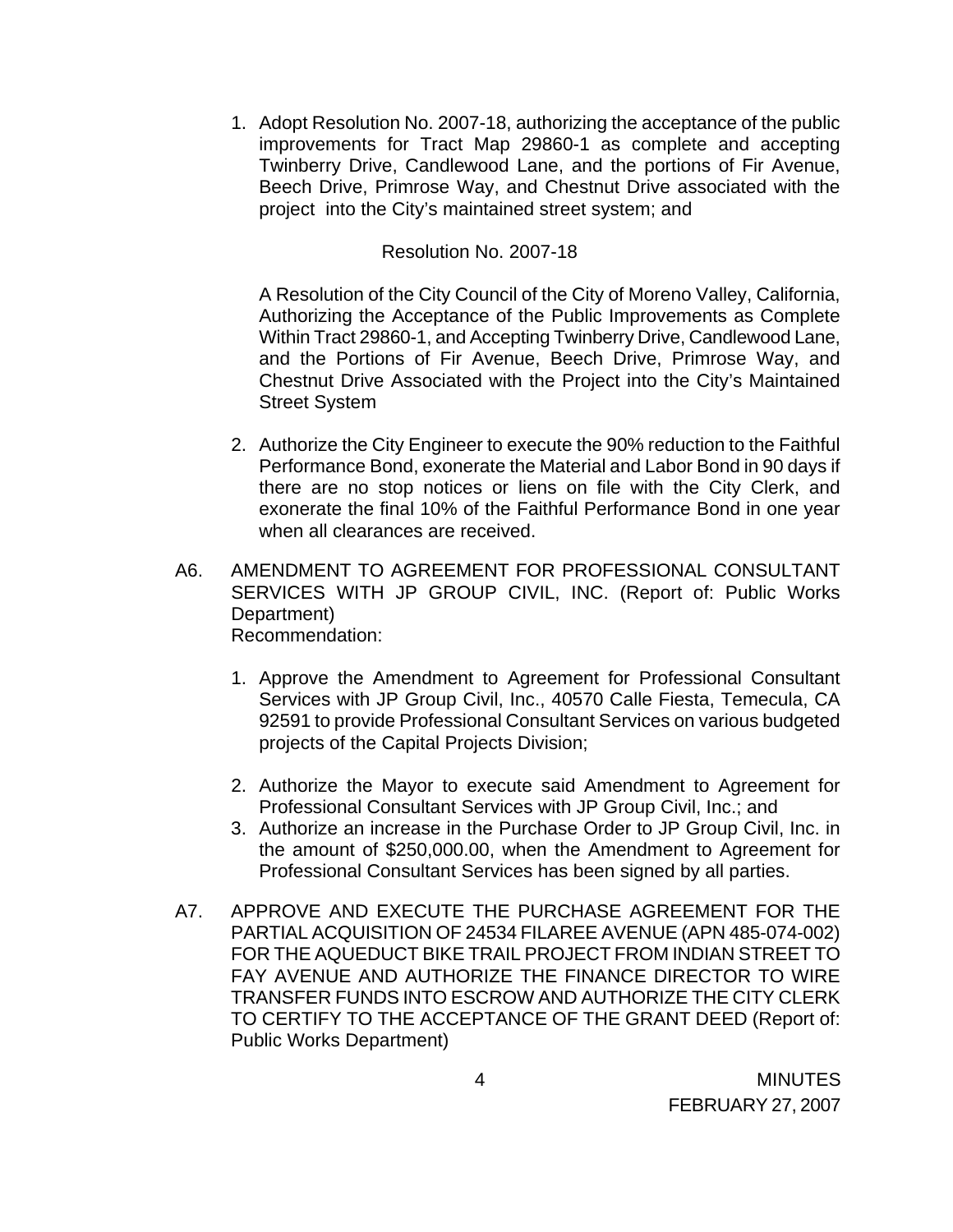Recommendation:

- 1. Approve and execute the purchase agreement for the partial acquisition of 24534 Filaree Avenue (APN 485-074-002);
- 2. Authorize the Finance Director to wire transfer funds into escrow for the partial acquisition of 24534 Filaree Avenue (APN 485-074-002); and
- 3. Authorize the City Clerk to certify to the acceptance of the grant deed for the partial acquisition of 24534 Filaree Avenue (APN 485-074-002).
- A8. TRACT 30300-1 SINGLE FAMILY RESIDENTIAL AMENDMENT TO AGREEMENT FOR PUBLIC IMPROVEMENTS (TIME EXTENSION), SOUTH SIDE OF KRAMERIA AVENUE, EAST OF LASSELLE STREET, DEVELOPER – MVR – MORENO VALLEY, L.P., CARLSBAD, CA 92010 (Report of: Public Works Department) Recommendation:
	- 1. Authorize the Mayor to execute the Amendment to Agreement for Public Improvements for Tract 30300-1;
	- 2. Instruct the City Clerk to forward the completed Amendment to Agreement for Public Improvements to the County Recorder's Office for recordation; and
	- 3. Authorize the City Engineer to execute any future time extension amendments to the agreement, subject to City Attorney approval, if the required public improvements are not completed within said timeframe.
- A9. REQUEST FOR "NO PARKING ZONE" TO BE INSTALLED ON BOTH SIDES OF MORTON ROAD, NORTH OF BOX SPRINGS ROAD AND ENDING AT JENNINGS COURT (Report of: Public Works Department) Recommendation: Authorize 3,237 feet in length of "No Parking Zone" to be installed on both sides of Morton Road, starting 600 feet north of Box Springs Road and ending at Jennings Court.
- A10. 2007 LEGISLATIVE UPDATE (Report of: Assistant to the City Manager) Recommendation: Receive and file the informational report.
- A11. MINUTES REGULAR MEETING OF FEBRUARY 13, 2007 (Report of: City Clerk's Department) Recommendation: Approve as submitted.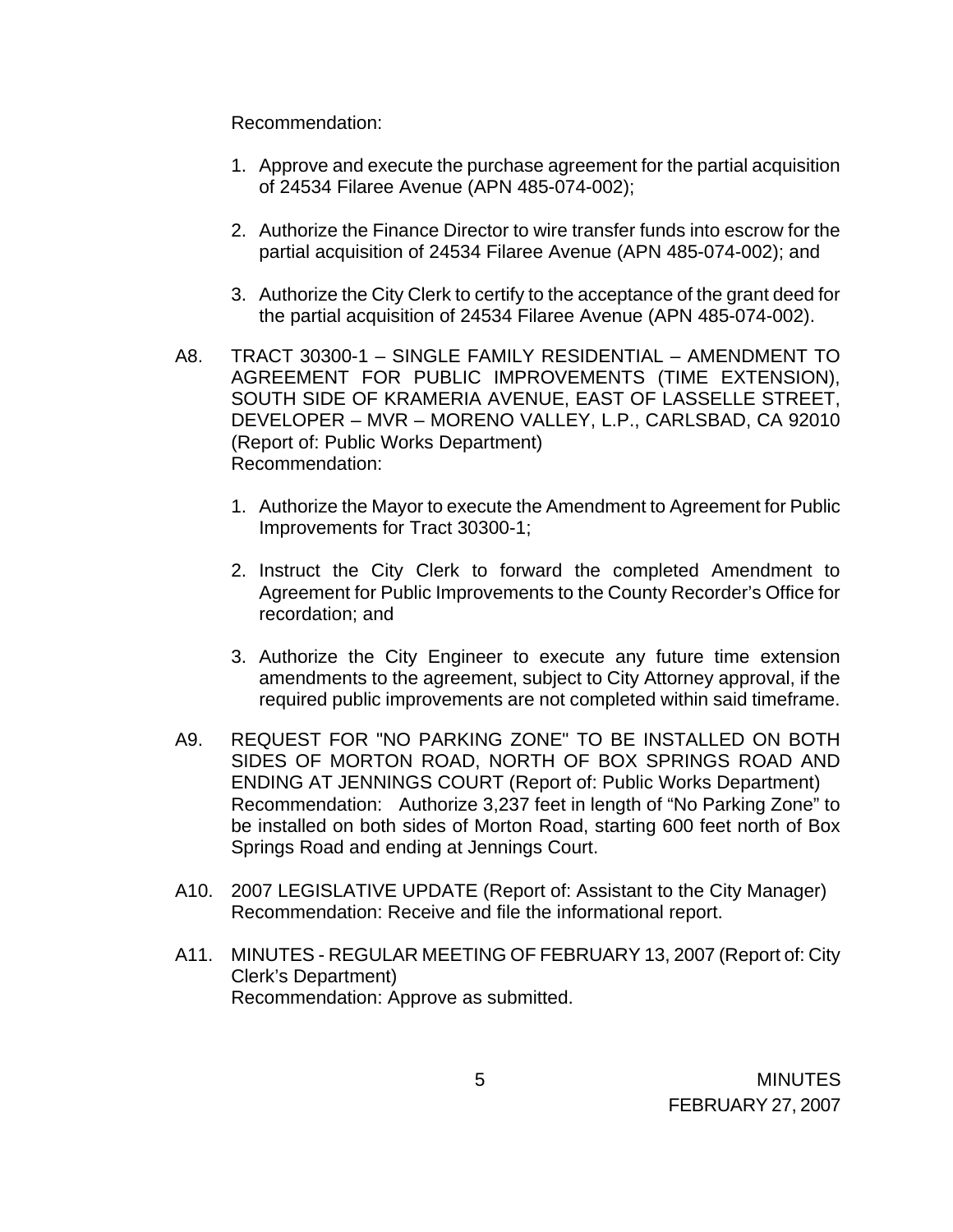- A12. REVIEW AND APPROVAL OF RESOLUTIONS PERTAINING TO INITIATING PROCEEDINGS FOR AN ANNEXATION AND SPHERE OF INFLUENCE CHANGE, AND AN EXPANSION OF THE COMMUNITY SERVICES DISTRICT FOR APPROXIMATELY 15 ACRES NORTH OF ALESSANDRO BOULEVARD AND SOUTH OF EUCALYPTUS AVENUE (Report of: Community Development Department) Recommendation:
	- 1. Recognize that the project qualifies as an exemption under 15061(b)(3) of the CEQA Guidelines in that the proposed activity does not have the potential for a significant impact on the environment; and
	- 2. Adopt Resolution No. 2007-20, requesting that the Riverside Local Agency Formation Commission initiate proceedings for the expansion of the sphere of influence and the City's boundary, as identified in Exhibit A.

### Resolution No. 2007-20

A Resolution of the City Council of the City of Moreno Valley, California, Requesting the Riverside Local Formation Commission to Initiate Proceedings for the Expansion of the Sphere of Influence of the City and City Boundary and Detachments from County Service Area 93 and the Riverside County Waste Resources Management District for Approximately 15.2 Acres Located Within the Existing Old Highway 215 Right-of-Way, Extending from the Centerline of the Old Highway 215 East to the Existing City Limits, North of Alessandro Boulevard, and South of Eucalyptus Avenue

### **B. CONSENT CALENDAR** - **COMMUNITY SERVICES DISTRICT**

- B1. ORDINANCES FIRST READING BY TITLE ONLY Waived reading of all Ordinance Introductions and read by title only.
- B2. MINUTES REGULAR MEETING OF FEBRUARY 13, 2007 (Report of: City Clerk's Department) Recommendation: Approve as submitted.
- B3. RESOLUTION APPROVING TRANSFER OF PROPERTY AT MARCH FIELD PARK (PARCEL I-2) (Report of: Parks and Recreation Department) Recommendation: Adopt Resolution CSD 2007-05, a Resolution of the Moreno Valley Community Services District approving the property transfer of Parcel I-2 at the former March Air Force Base under the Early Transfer Authority.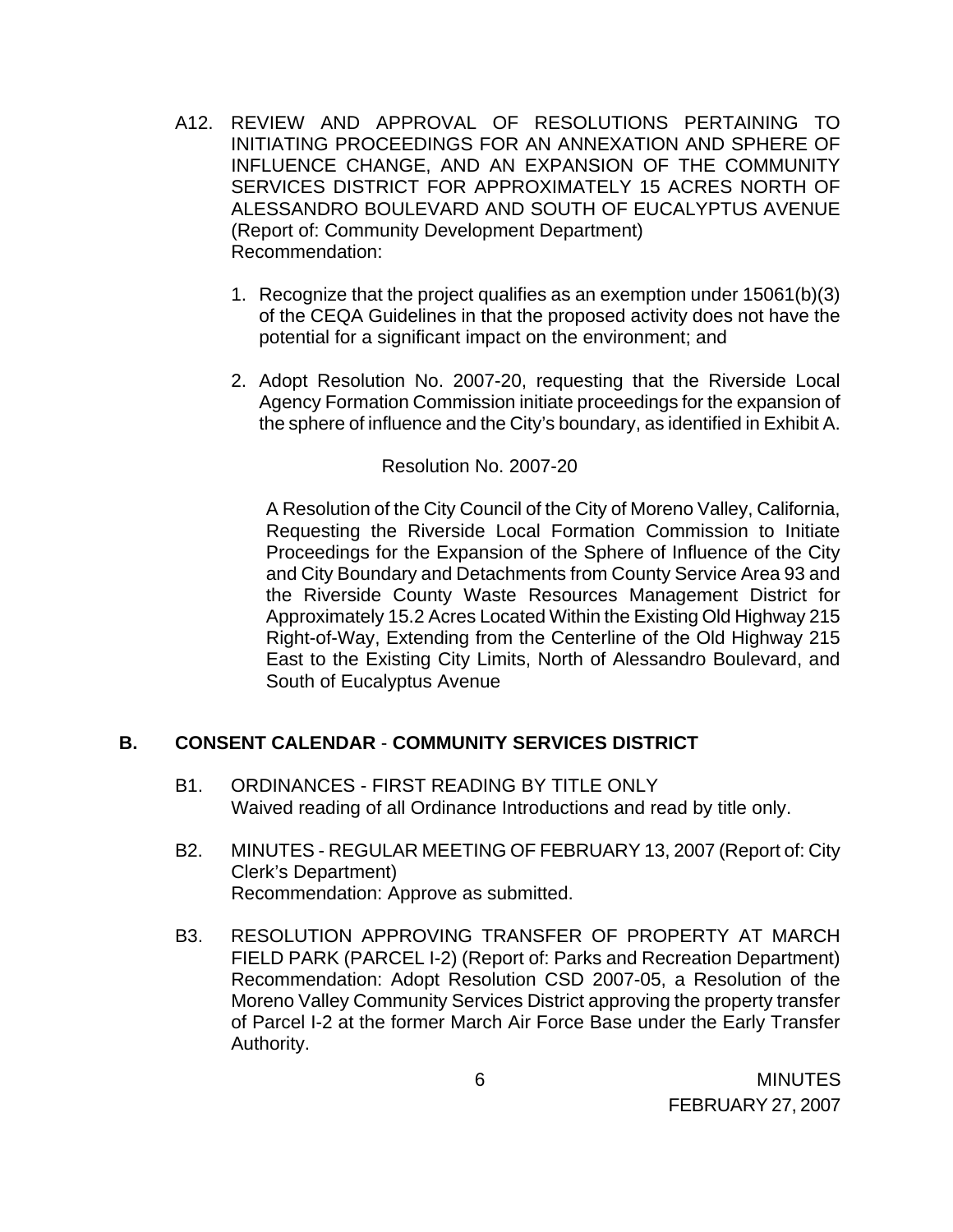### Resolution No. CSD 2007-05

A Resolution of the Moreno Valley Community Services District Approving the Property Transfer of Parcel I-2 at the Former March Air Force Base Under the Early Transfer Authority

## **C. CONSENT CALENDAR** - **COMMUNITY REDEVELOPMENT AGENCY**

- C1. ORDINANCES FIRST READING BY TITLE ONLY Waived reading of all Ordinance Introductions and read by title only.
- C2. MINUTES REGULAR MEETING OF FEBRUARY 13, 2007 (Report of: City Clerk's Department) Recommendation: Approve as submitted.

## **D. CONSENT CALENDAR** - **BOARD OF LIBRARY TRUSTEES**

- D1. ORDINANCES FIRST READING BY TITLE ONLY Waived reading of all Ordinance Introductions and read by title only.
- D2. MINUTES REGULAR MEETING OF FEBRUARY 13, 2007 (Report of: City Clerk's Department) Recommendation: Approve as submitted.

### **Joint Consent Calendar Items A2 – D2 approved by a 5-0 vote with the exception of items B4 & B5 which were pulled for separate discussion/action. m/Flickinger, s/Batey.**

### **E. PUBLIC HEARINGS**

E1 A PUBLIC HEARING ON THE FOLLOWING LANDS USE PROPOSALS: ZONE CHANGE NO. PA06-0149 FROM (O) OFFICE TO (OC) OFFICE COMMERCIAL FOR THE PURPOSES OF CONVERTING EXISTING MEDICAL OFFICE SPACE INTO A PHARMACY AT THE LAGUNA VISTA MEDICAL PLAZA. NO ADDITIONAL SQUARE FOOTAGE WILL BE ADDED TO THE MEDICAL COMPLEX. THE SITE IS LOCATED AT 11441 HEACOCK STREET, SOUTH OF PARKLAND AVENUE, WESTSIDE OF HEACOCK STREET (Report of: Community Development Department) Recommendation: That the City Council: Mayor White opened the public testimony portion of the public hearing; there

> 7 MINUTES FEBRUARY 27, 2007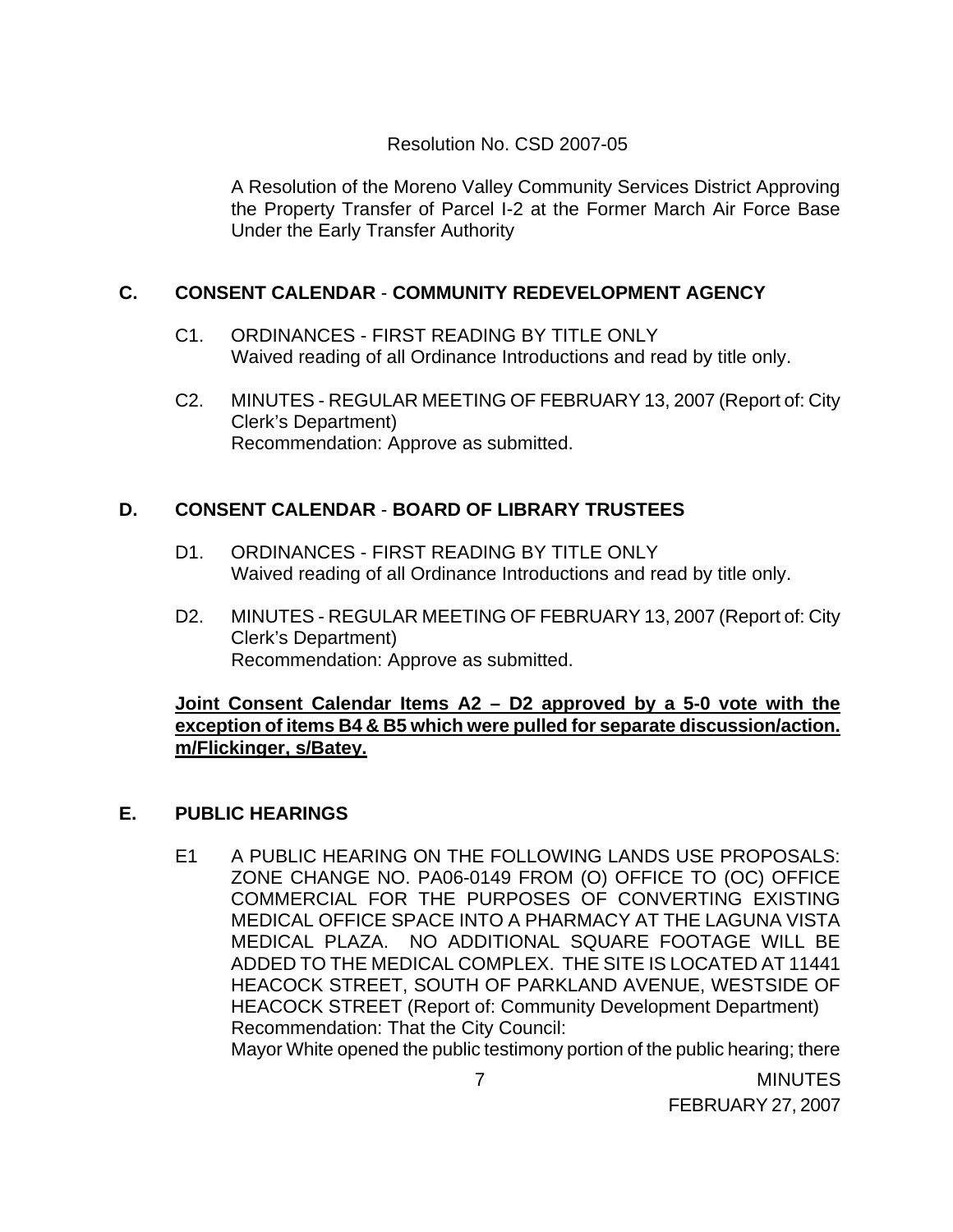being none, public testimony was closed.

- 1. Conduct a public hearing for review of a Zone Change (PA06-0149);
- 2. Recognize that the project qualifies for Categorical Exemption Section 15301 Existing Facilities under the California Environmental Quality Act (CEQA) Guidelines; Class 1 consists of the operation, repair, maintenance, permitting, leasing, licensing, or minor alteration of existing public or private structures, facilities, mechanical equipment, or topographical features, involving negligible or no expansion of use beyond that existing at the time of the lead agency's determination. The project, individually and cumulatively, will not result in a significant effect on the environment; and

### **Approved by a 5-0 vote. m/Stewart, s/Batey.**

3. Introduce Ordinance No. 739 approving Zone Change (PA06-0149) from (O) Office to (OC) Office Commercial, based on the findings in the Ordinance, and the revised Zoning Atlas Page as attached to the Ordinance as Exhibit A.

## Ordinance No. 739

An Ordinance of the City Council of the City of Moreno Valley, California, Approving PA06-0149 (Zone Change) to Change the Land Use from (O) Office to (OC) Office Commercial for the Purposes of Converting 8,410 Square Feet of Existing Medical Office Space into a Pharmacy on Approximately 3.15 Acres of Land, Assessor's Parcel Number 264-060-009, Located at 11441 Heacock Street, South of Parkland Avenue, Westside of Heacock Street

### **Approved by a 5-0 vote. m/Stewart, s/Batey.**

 E2. A PUBLIC HEARING ON THE PLANNING COMMISSION'S NOVEMBER 9, 2006 DENIAL OF VARIANCE APPLICATION P06-100. THE REQUESTED VARIANCE WAS FOR APPROVAL OF A ROOM ADDITION TO BE PLACED ON OR NEAR THE PROPERTY LINE FOR A HOME LOCATED AT 26156 CORONADA DRIVE (SOUTHWEST CORNER OF CORONADA DRIVE AND ELIOT AVENUE). THE PROPERTY IS LOCATED WITHIN THE R5 ZONE WHICH HAS A REQUIRED STREET SIDE YARD SETBACK OF 15-FEET (Report of: Community Development Department) Recommendation: That the City Council conduct a public hearing for review of the action taken by the Planning Commission to deny Variance Application P06-100, and subsequent to the public hearing;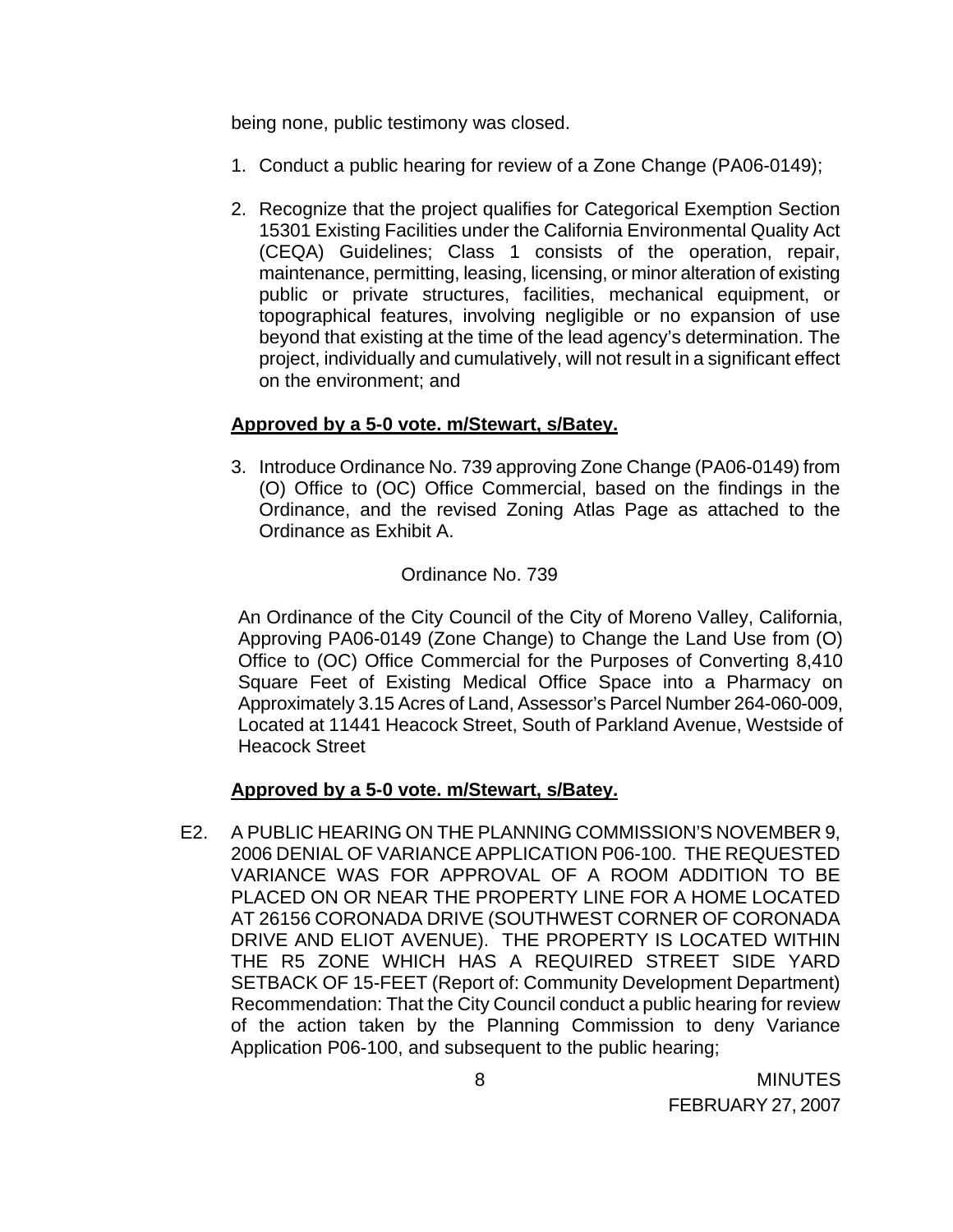Mayor White opened the public testimony portion of the public hearing.

- A presentation was made by Arturo R. Benitez, the appellant.
- 1. Approve Resolution No. 2007-19, denying application P06-100 for a variance subject to the findings contained in said City Council Resolution.

## Resolution No. 2007-19

A Resolution of the City Council of the City of Moreno Valley, California, Denying Application P06-100 for a Variance from the Required Street Side Yard Setback to Allow a Room Addition, Built Without Approved Plans or Permits, to be Built on or Near the Property Line Along Eliot Avenue for a Property Located Within the R5 Zone at 26156 Coronada Drive (Assessor's Parcel Number 477-582-008)

## **Approved by a 5-0 vote. m/Stewart, s/Flickinger.**

## **F. ITEMS REMOVED FROM CONSENT CALENDARS FOR DISCUSSION OR SEPARATE ACTION**

- B5. REVIEW AND APPROVAL OF RESOLUTIONS PERTAINING TO INITIATING PROCEEDINGS FOR AN ANNEXATION AND SPHERE OF INFLUENCE CHANGE, AND AN EXPANSION OF THE COMMUNITY SERVICES DISTRICT FOR APPROXIMATELY 15 ACRES NORTH OF ALESSANDRO BOULEVARD AND SOUTH OF EUCALYPTUS AVENUE (Report of: Community Development Department) Recommendation:
	- 1. Recognize that the project qualifies as an exemption under 15061(b)(3) of the CEQA Guidelines in that the proposed activity does not have the potential for a significant impact on the environment; and
	- 2. Adopt Resolution No. CSD 2007-06, requesting that the Riverside Local Agency Formation Commission initiate proceedings for the expansion of the Community Services District in conjunction with a related expansion of the sphere of influence and annexation as identified in Exhibit A.

Resolution No. CSD 2007-06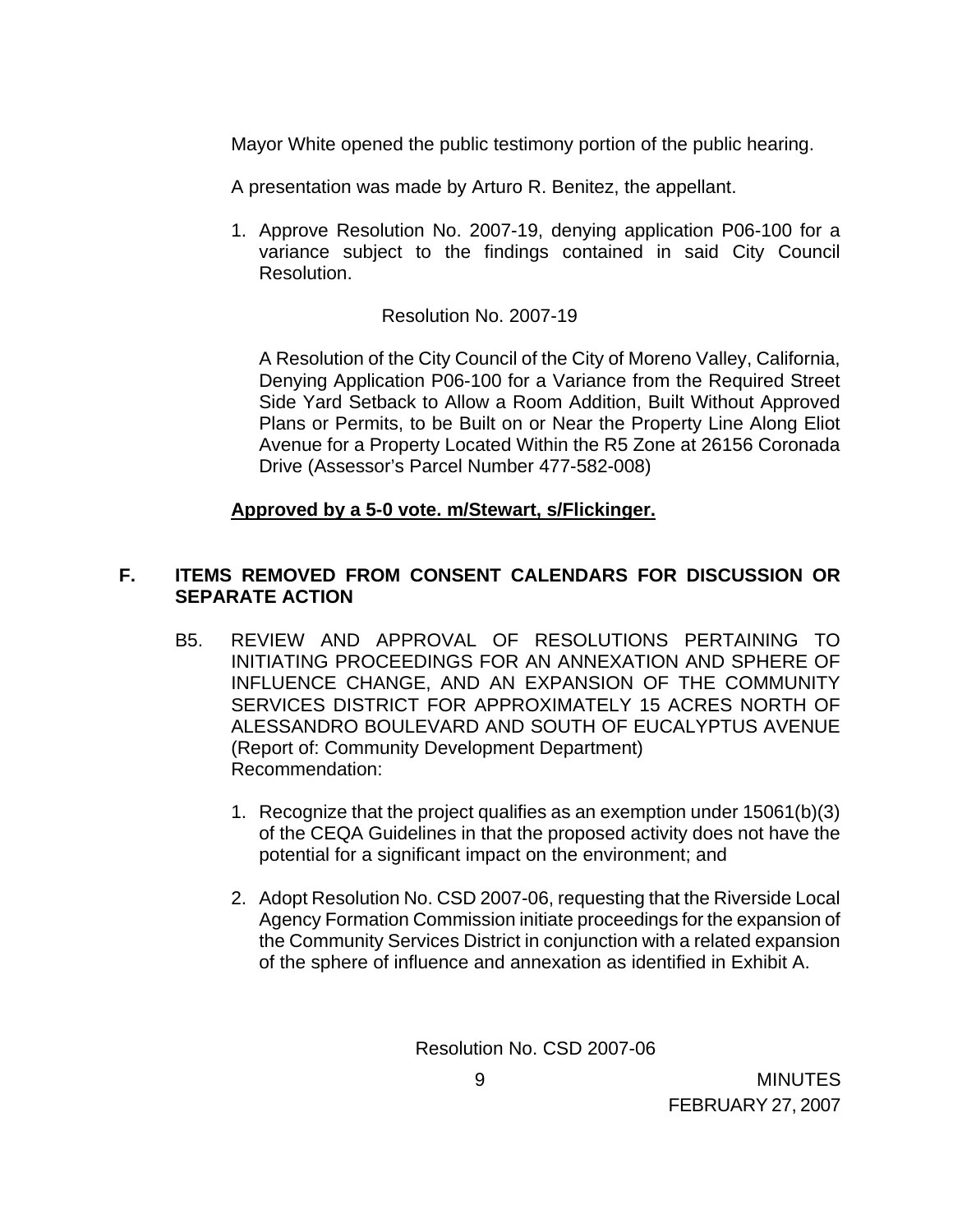A Resolution of the Moreno Valley Community Services District Board of Directors of the City of Moreno Valley, California, to Request the Riverside Local Agency Formation Commission to Initiate Proceedings for the Expansion of the Community Services District in Conjunction with a Related Expansion of the Sphere of Influence and Annexation for Approximately 15.2 Acres of Land Area Located Within the Existing Old Highway 215 Right-of-Way Extending from the Centerline of the Old Highway 215 East to the Existing City Limits, North of Alessandro Boulevard, and South of Eucalyptus Avenue

## **Approved by a 5-0 vote. m/Flickinger, s/Batey.**

## **G. REPORTS**

- G1. CITY COUNCIL REPORTS ON REGIONAL ACTIVITIES
	- a) Report on March Joint Powers Commission by Council Member **Stewart** 
		- 1) Council Member Stewart stated the March Joint Powers Commission has submitted a letter to the Federal Aviation Administration and the Air Force requesting test flights on a possible different departure route;
		- 2) Announced the Governor of Guam will be coming to visit the DHL facility at March Air Reserve Base and he will be attending the dinner
- G2. CITY MANAGER'S REPORT (Informational Oral Presentation not for Council action) - None given this evening.

# **H. LEGISLATIVE ACTIONS**

ORDINANCES - 1ST READING AND INTRODUCTION - NONE

ORDINANCES - 2ND READING AND ADOPTION - NONE

ORDINANCES - URGENCY ORDINANCES – NONE

RESOLUTIONS – NONE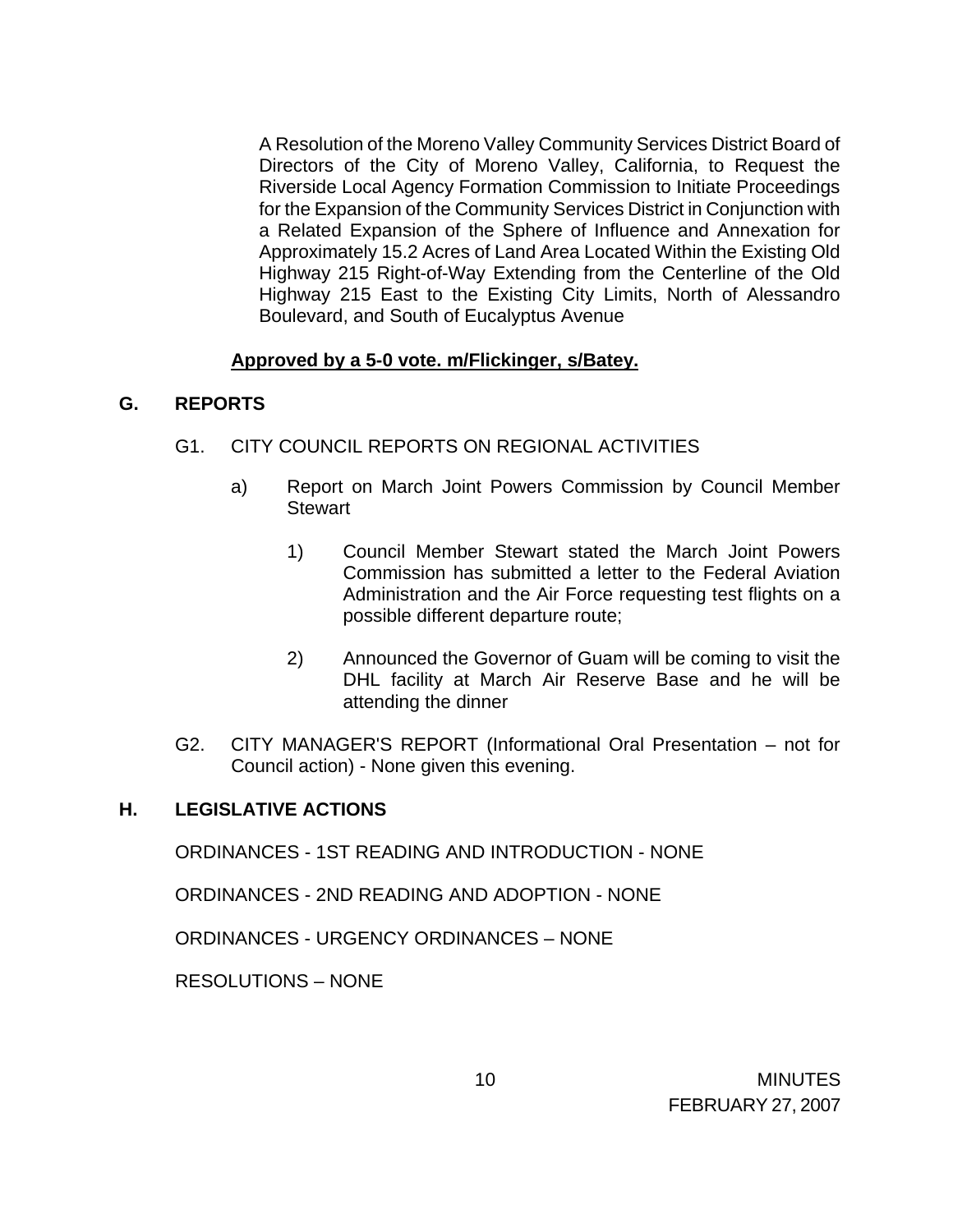# PUBLIC COMMENTS **ON ANY SUBJECT NOT ON THE AGENDA** UNDER THE JURISDICTION OF THE CITY COUNCIL ARE AS FOLLOWS:

## Jan Beyers

- 1) Objected to the re-naming of the east end to "Rancho Belago"
- 2) Would like to re-name her area "Pigeon Pass"

# **CLOSING COMMENTS AND/OR REPORTS OF THE CITY COUNCIL, COMMUNITY SERVICES DISTRICT, OR COMMUNITY REDEVELOPMENT AGENCY**

## Mayor Pro Tem Batey

- 1) Inquired when "speed hump" issue will come back to the Council. Public Works Director Vogt responded that more work needs to be done by staff on this issue
- 2) Questioned who is handling the water leak at Brabham & Frederick. The Public Works Director responded Eastern Municipal Water District will be addressing the problem – hopefully soon
- 3) Commented the soccer fields are coming soon

# Council Member Stewart

- 1) Announced the Citrus Wind Ensemble will be presenting "Pop Goes the Music" at the Conference and Recreation Center on March  $1<sup>st</sup>$  at  $7$  p.m. – tickets are free and anyone interested can contact the Chamber of Commerce or Council office for tickets
- 2) Stated "Rancho Belago" is a community name and this can be done to delineate the different areas of town – the post office goes by the zip code
- 3) Questioned why the speed hump signs in Moreno Valley are labeled at 25 mph and in Riverside they are 15 mph
- 4) Need more enforcement for noise and boom boxes
- 5) Asked when the Public Safety Subcommittee will be dealing with the issue of increasing the amount of police officers – Chief Hall stated there will be an additional 20 officers coming

### Council Member Flickinger

- 1) Stated the number of police officers increased by double digits last year and the year before and it looks like in this budget year it will be the same thing – this Council is interested in maintaining the City as a safe City
- 2) Commented to Ms. Beyers that she supports her idea to change the name of her community to "Pigeon Pass" if that is what she would like to do
- 3) Newspaper articles quoted parents as saying there is nothing for kids to do here in Moreno Valley – stated there is a skateboard park, roller hockey rink, after-school programs, open play basketball, etc. – there are many options for the kids of Moreno Valley